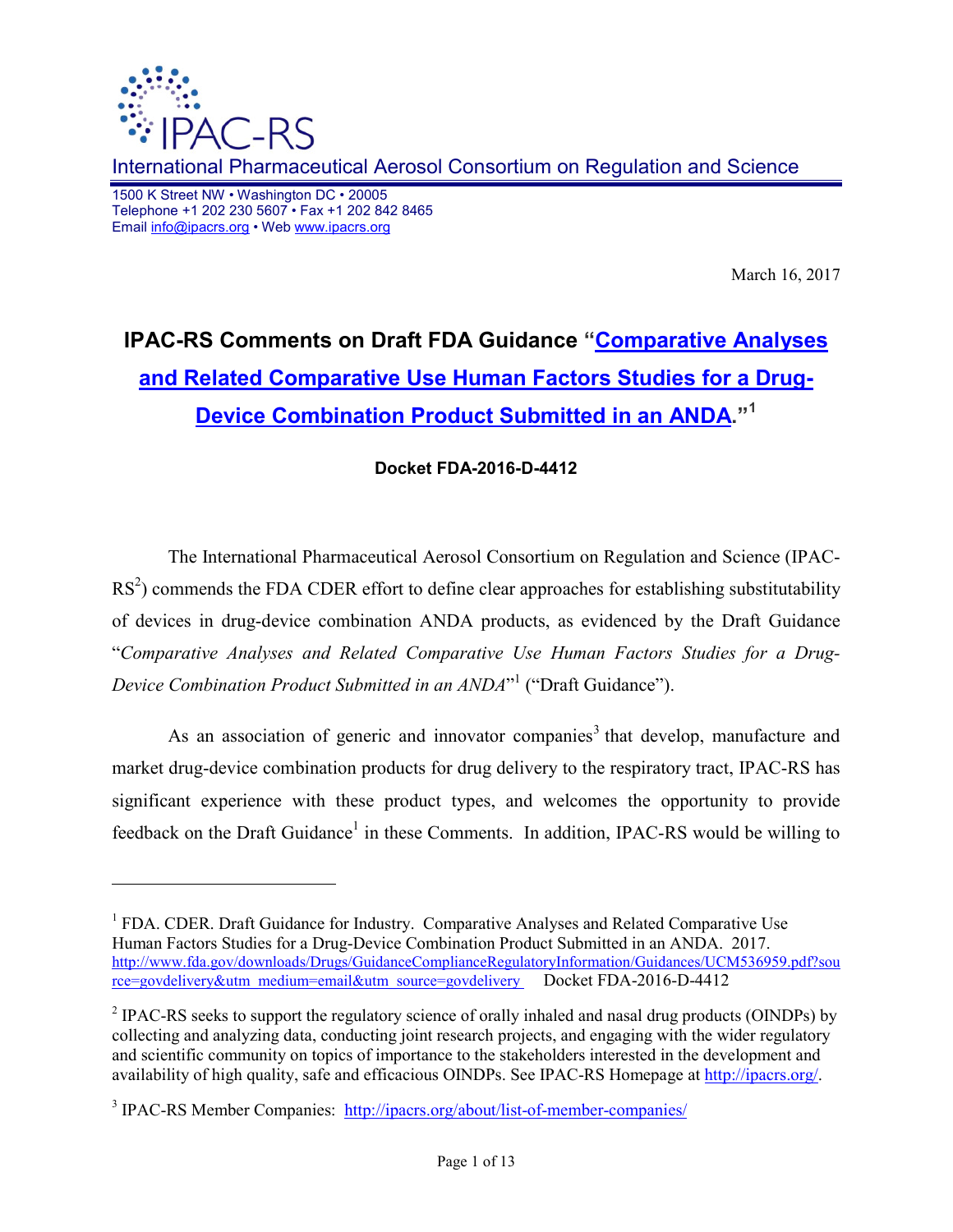meet with the Agency to discuss these issues further in an appropriate setting, including a public workshop.

The Draft Guidance<sup>1</sup> addresses the management of user-interface-related risks that are unique to generic drug-device combination products, specifically with regard to substitutability. Clarifying the regulatory thinking in this area is much appreciated because the terms applied until now (that devices be "similar" or "equivalent") were not always sufficient to assess specific ANDA situations.

IPAC-RS welcomes the Draft Guidance and the introduction of the concept of a comparative task analysis, including a comparison of labeling (Instructions for Use). The Agency's elaboration on these topics will inform the Usability and Human Factors Engineering in developing generic devices. IPAC-RS also agrees with the importance of the definition of substitutability, which is very helpful.

IPAC-RS wishes to express its fundamental concern, however, that this Draft Guidance recommends a prescriptive quantitative approach to Human Factors (HF) for design differences that fall under the category "other than minor". A quantitative approach to HF studies is inappropriate in light of the essentially qualitative nature of HF studies; appears contrary to the established Human Factors practices, existing guidances and standards<sup>4,5,6,7</sup>; is new/unproven; and would be impractical and burdensome to implement, while adding little to no value to the safety, efficacy or substitutability determination of a combination generic product. IPAC-RS

-

<sup>&</sup>lt;sup>4</sup> FDA. CDRH. Final Guidance for Industry and Food and Drug Administration Staff. . Applying Human Factors and Usability Engineering to Medical Devices. 2016.

http://www.fda.gov/downloads/MedicalDevices/DeviceRegulationandGuidance/GuidanceDocuments/UC M259760.pdf

<sup>&</sup>lt;sup>5</sup> FDA. CDRH, CDER, CBER, OCP. Draft Guidance for Industry and FDA Staff. Human Factors Studies and Related Clinical Study Considerations in Combination Product Design and Development. 2016 http://www.fda.gov/downloads/RegulatoryInformation/Guidances/UCM484345.pdf

<sup>&</sup>lt;sup>6</sup> ISO. IEC 62366-1:2015. Medical devices -- Part 1: Application of usability engineering to medical devices. http://www.iso.org/iso/catalogue\_detail.htm?csnumber=63179

<sup>&</sup>lt;sup>7</sup> ANSI/AAMI. HE75:2009/(R)2013. Human factors engineering – Design of medical devices. A preview pdf available at http://my.aami.org/aamiresources/previewfiles/HE75\_1311\_preview.pdf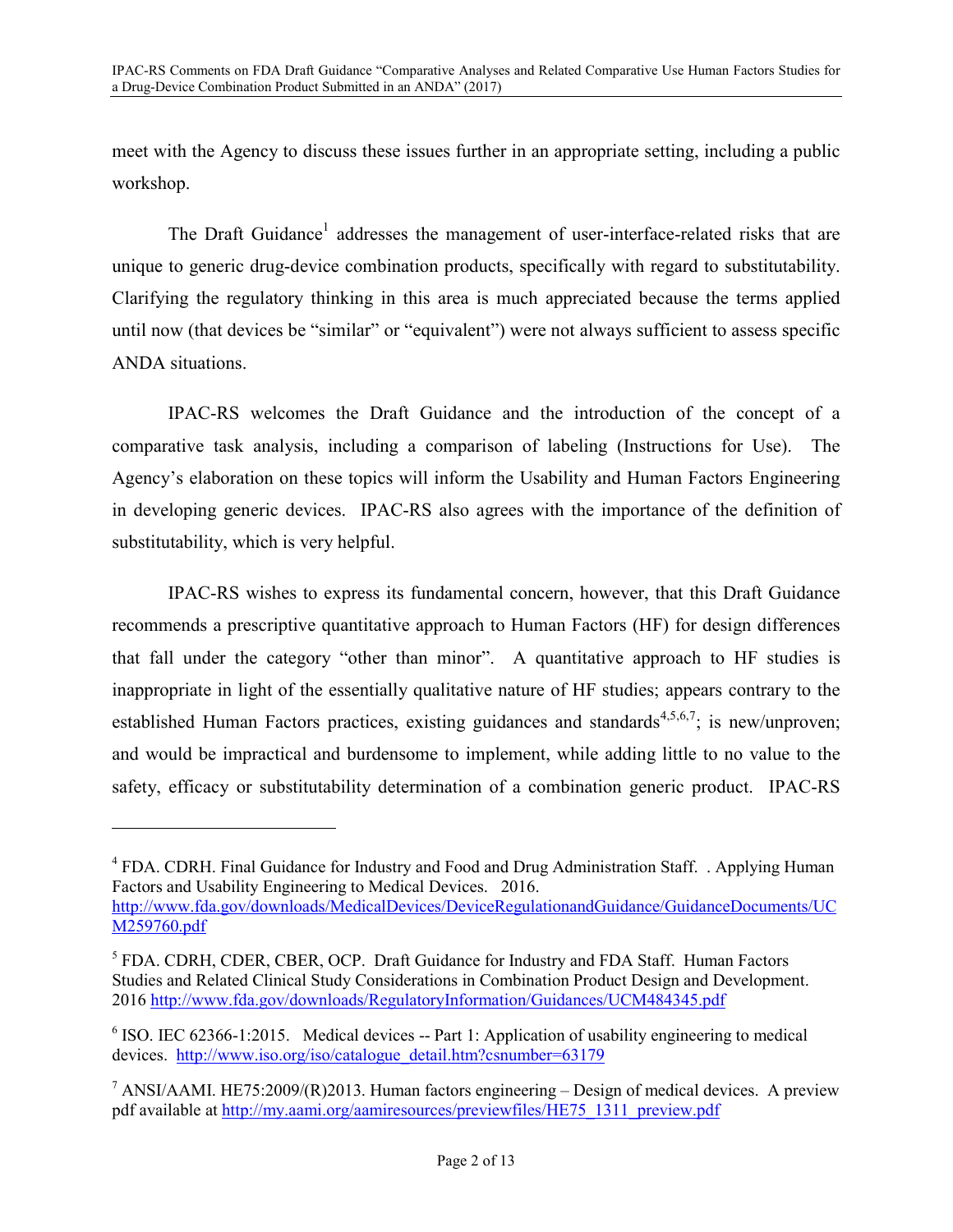recommends, therefore, that formative and validation Human Factors studies, appropriately designed with special considerations for the results of comparative risk analyses, be recognized as the most effective and efficient means to achieve the FDA's mission of maximizing the likelihood that generic drug-device combination products are safe, effective and substitutable with regard to intended users, uses, and use environments.

This key IPAC-RS concern is explained in further detail below, followed by a table of specific line-by-line comments. IPAC-RS would be willing to meet with the Agency for a scientific discussion, and/or a public workshop, and/or consider collaborative research through appropriate mechanisms, in order to explore these topics further.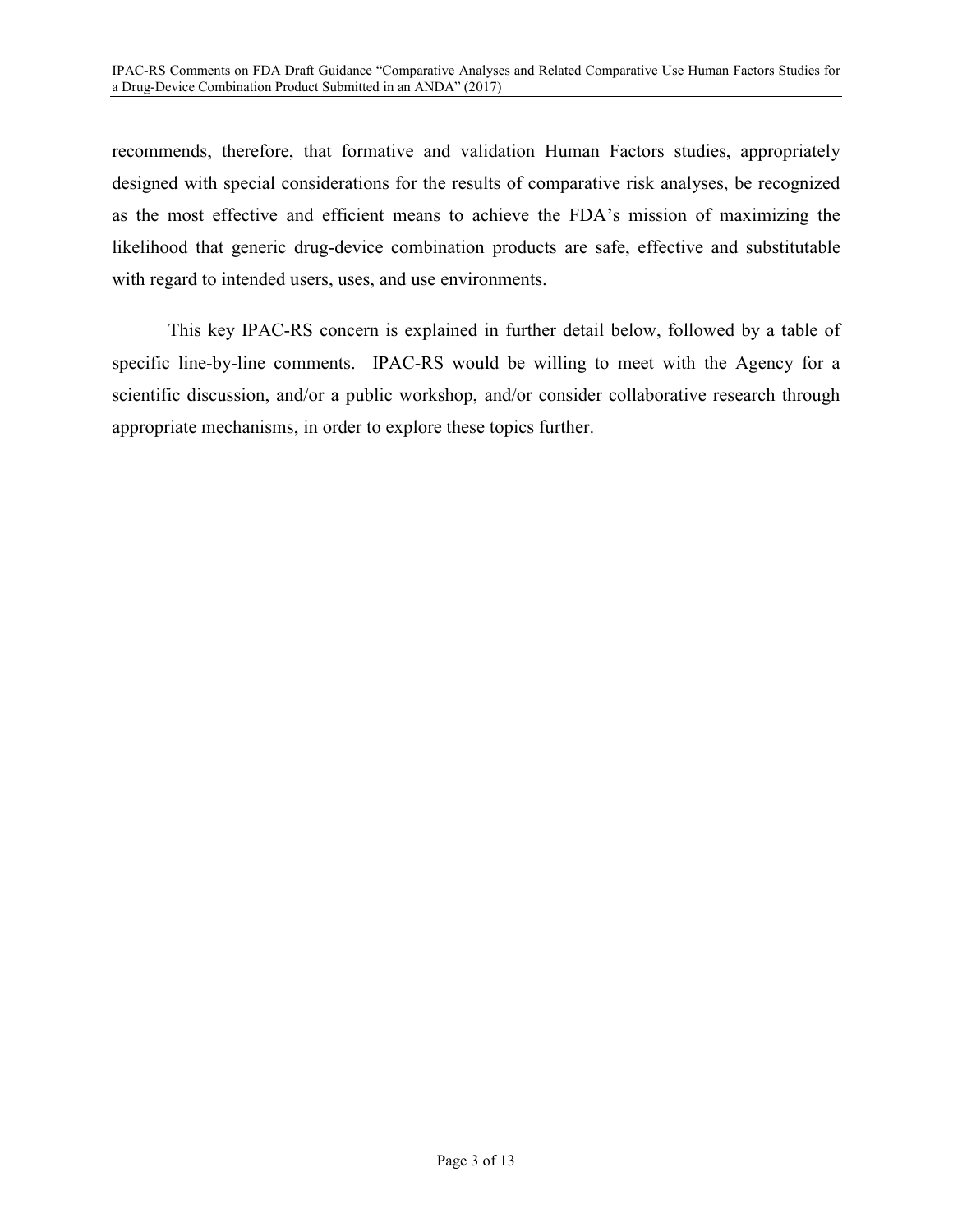# **Explanation of the Key Concern**

#### **The Nature of Human Factors Studies is Essentially Qualitative**

By nature, Human Factors studies are inherently non-quantitative. The primary objective of Human Factors Engineering is to minimize use-related risk. Human Factors studies are conducted in a simulated use environment and focus directly on the users' interaction with the device: how they handle it, what errors occur and why. These assessments are made across the target patient population profiles, with consideration of age, co-morbidities, caregivers, and use environment. The HF data are fundamentally qualitative because the nature of use errors and their root causes matter far more than the count of observed errors. In a Human Factors study, each observed error is assessed for its impact on user safety and on dose delivery. A quantitative comparison is, therefore, fundamentally inapplicable to Human Factors studies, since they are aimed at understanding Human-Device interactions, while the simple counting of errors offers little insight for that understanding, and could even be misleading. **In Human Factors studies, the criticality of errors, their root-cause and their consequences, are more important than the number of errors.** One critical error is not "less" than ten noncritical errors even though  $1 \leq 10$ . In addition, some errors are attributable to the product design while others to a specific user's habits, and this understanding can only be obtained qualitatively.

The prescriptive quantitative approach in the Draft Guidance treats all "other than minor" differences as equally important, whereas in Human-Device interactions, some tasks (and differences in those tasks) are critical to safe and effective use, while others are not.

Moreover, the task criticality cannot be assessed in the abstract but has to be determined in the context of a deep understanding of a particular device. RLD and generic devices may have nearly-identical user interfaces while the internal mechanisms may be different, such that use errors potentially critical for one device may be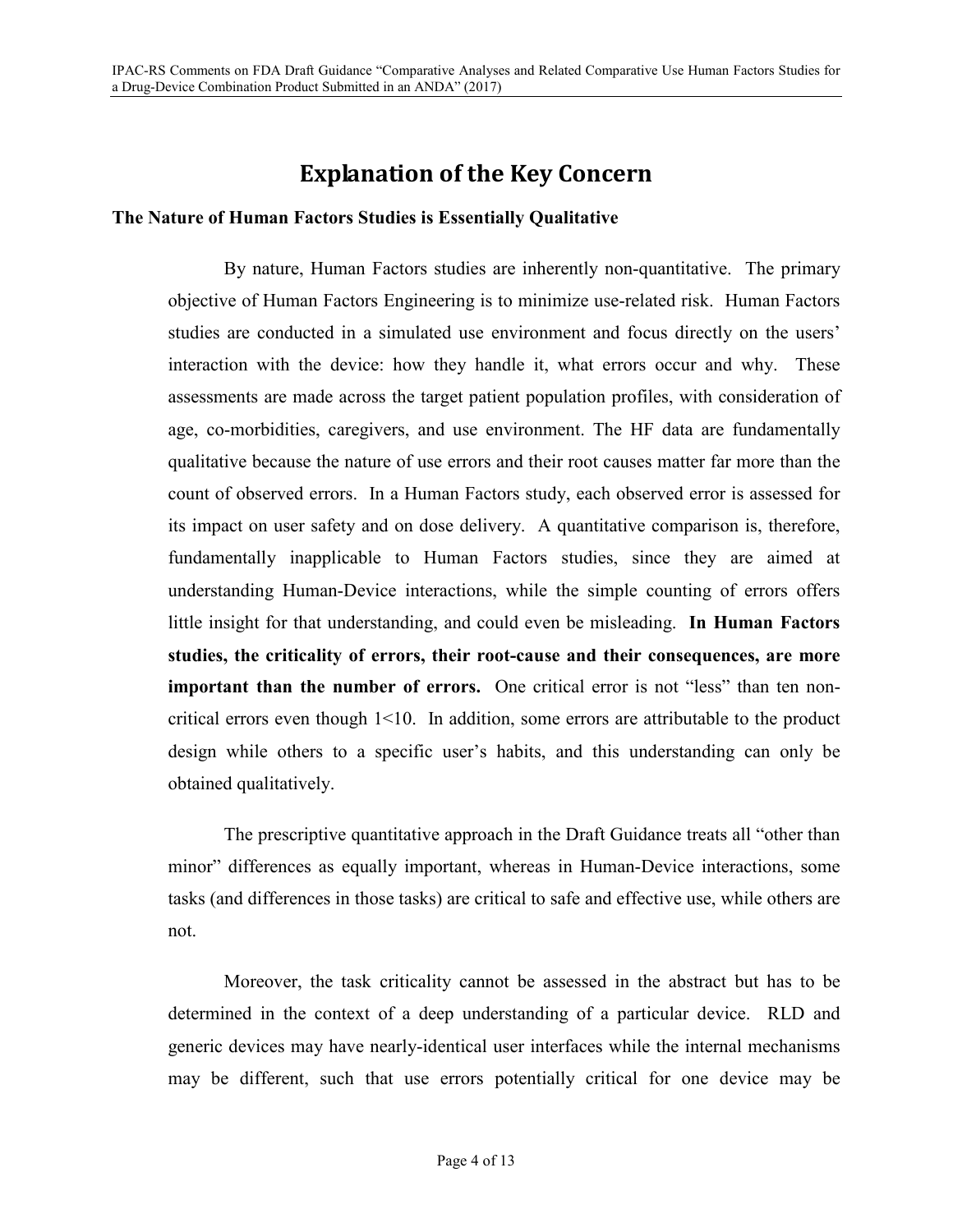inconsequential for another. For example, an incomplete advancement of the lever on a dry powder inhaler might still deliver the full dose in one device, while in another device such incomplete movement might result in partial dosing, inconsistent dosing, or even mechanism's jamming and complete device failure. A simple counting of task failures, therefore, is meaningless and misleading without the context of a deep understanding of potential risks associated with a particular device. In many cases, it may be impractical or even impossible for a sponsor company to gain the in-depth understanding of an RLD device that is necessary to accurately and comprehensively judge the criticality of specific user actions.

The focus on specific use errors which occur with rates that are high enough to make the quantitative approach practical is also at odds with the risk-focused nature of medical device HF. Specifically, HF is particularly concerned with the minimization of the likelihood of any use errors that have the potential to cause SERIOUS harm to users. These types of errors should, by definition, be extremely rare events. They will have rates of occurrence too low for practical investigation using the method suggested by the Draft Guidance. The suggested method will, therefore, direct attention onto use errors that, by definition, are not critical from a safety perspective. This is not to say they are unimportant, but that it is not warranted on a risk basis to make them central to the discussion of the HF of a generic drug delivery device.

Also importantly for substitutable products (which are developed after the RLD), the strictly quantitative approach does not account for improvements that might be made in the generic version (e.g., improvements based on known issues with the RLD and/or changes in available technology, user expectations or use environment), improving on the risk-benefit profile without the need for users' re-training.

It is possible that a generic could be developed that is both substitutable and an improvement on an RLD. For example, in an RLD device, removing a cap could be critical to receiving a dose upon actuation; but in a generic device with a similar interface, an internal mechanism could be added that prevents the device from being actuated at all if the cap is not removed, leading to the user's immediate self-correction. Such a change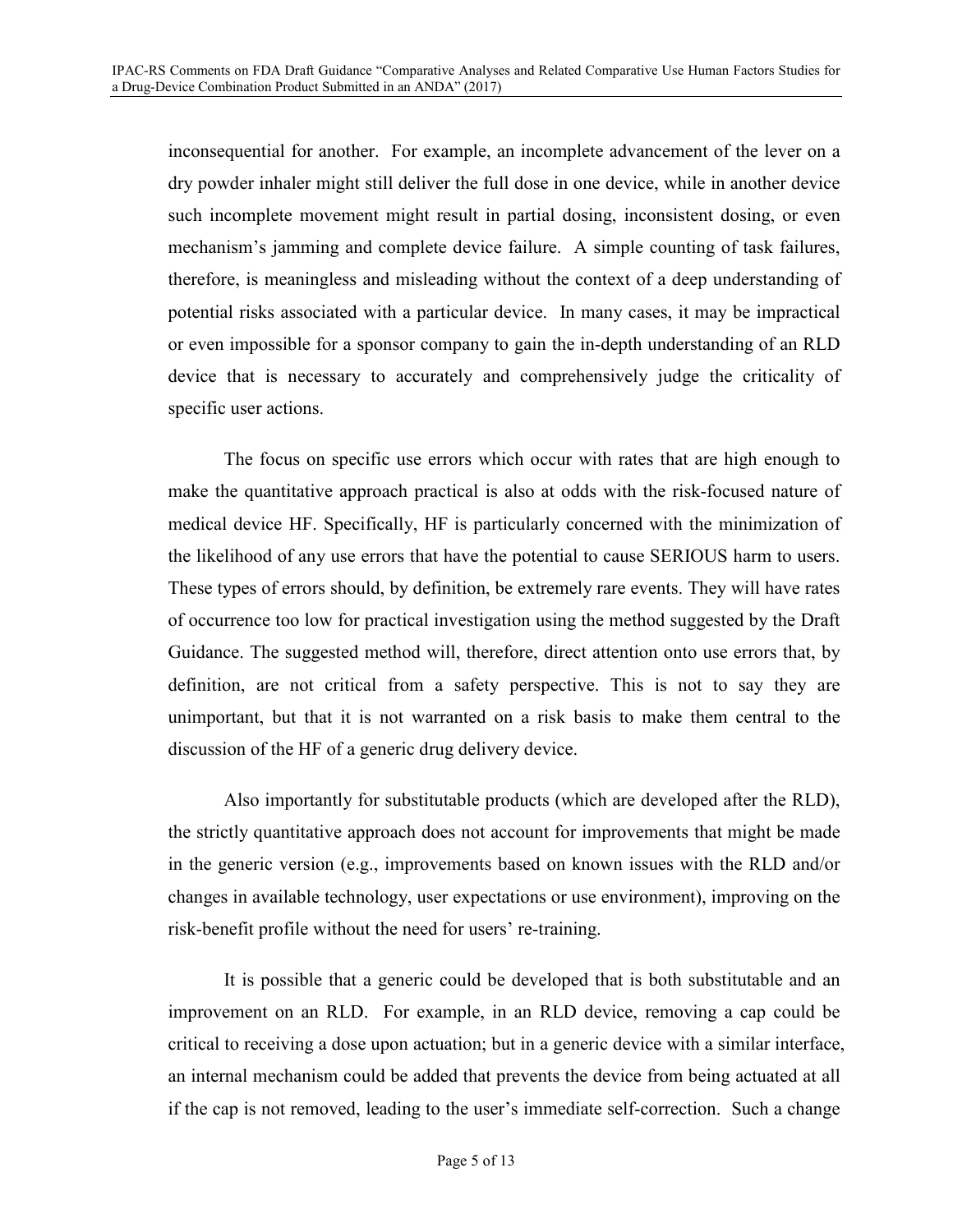could serve to reduce the criticality of this use error without jeopardizing the ability of the user population to operate the device without additional training.

The quantitative non-inferiority approach described in the Draft Guidance is similar to methods used in drug clinical trials. Such a statistical methodology is appropriate for numerical, uniform, continuous variables, such as those measured in clinical trials. By contrast, Human Factors information is acquired through human observation of human behavior. Human Factors studies are based on visual observations and interviews, subjective interpretations and judgements, risk assessment and root-cause analysis. As such, Human Factors data are qualitative in nature and therefore must be evaluated qualitatively.

IPAC-RS supports the first part of the Draft Guidance, which recommends analyzing differences qualitatively, using risk-based approaches; however, the second part of the Draft Guidance – evaluating those differences – is quantitative and not appropriate for HF studies. IPAC-RS agrees that for devices to be substitutable, products have to be safe and effective for the intended user population without intervention of a healthcare provider, although the specific approach in the Draft Guidance requires revision.

IPAC-RS proposes that differences be evaluated via a comparative risk analysis, with those results inputting into the design of traditional HF studies, which should be at the foundation of an ANDA device development program.

### **Goal Should be Safe and Effective Use and Substitutability Rather Than Quantitatively Minimizing Differences**

HF Studies are meant to ensure that an ANDA product is safe and effective for the intended user population. In addition, there is a requirement to demonstrate substitutability, i.e., that an ANDA product could be used by the target population without intervention of a healthcare provider. *Minimizing the number* of differences, by itself, is not a goal.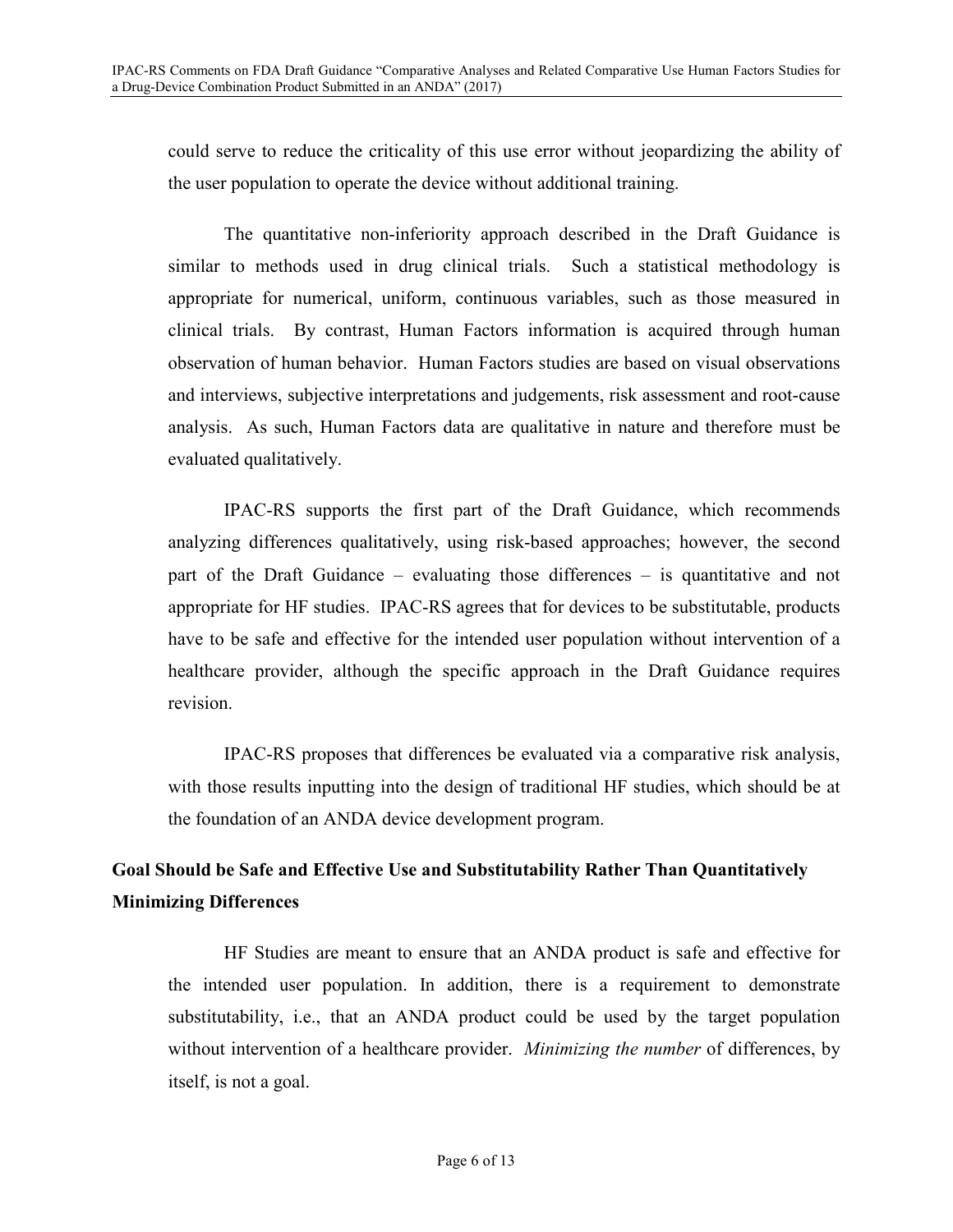The existing FDA Guidelines<sup>4,5</sup> state that the user interface should be optimized with regard to use safety and effectiveness (rather than that differences be minimized). Users often make errors with drug-device combination products regardless of design $8$ . For example, a 2014 study<sup>9</sup> showed that only 9% of metered dose inhaler users used their device properly, while 63% of users missed 3 or more steps. These and other similar studies illustrate the common challenge of less-than-perfect use patterns, highlighting opportunities for improvement. A comparative risk analysis, therefore, would be more appropriate than a quantitative study. Such a comparative risk analysis should include consideration of both experienced RLD users and naïve product users, since the generic product might be given to patients at the pharmacy upon their first prescription, rather than as a transfer from an earlier RLD use.

### **Scientific Validity of Quantitative Approach for HF Studies Not Established**

The hypothesis-based comparative Human Factors analysis described in the Draft Guidance is a new, unusual concept in the field of Usability and Human Factors Engineering, and as such should not be recommended without additional confirmation on the validity of the method.

The Agency's existing Guidances on Human Factors<sup>4,5</sup>, and indeed the current practice and history of the application of Human Factors Engineering to date, both in the medical device field and other industries, have all been centered on designing user interfaces to minimize use-error and the validation of a particular user interface.

Since the Draft Guidance<sup>1</sup> introduces a new concept, it should be accompanied by demonstration of, or references to published sources, related to the validity, sensitivity, and specificity of a quantitative comparative analysis program.

-

<sup>&</sup>lt;sup>8</sup> Sanchis J, Gich I, Pedersen S. Systematic review of errors in inhaler use: has patient technique improved over time? Chest. 2016;150(2):394-406. doi:10.1016/j.chest.2016.03.041. Available at http://journal.publications.chestnet.org/article.aspx?articleid=2514047

<sup>&</sup>lt;sup>9</sup> Bonds R, "Misuse of medical devices: a persistent problem in self-management of asthma and allergic disease", Annals of Allergy, Asthma & Immunology, January 2015.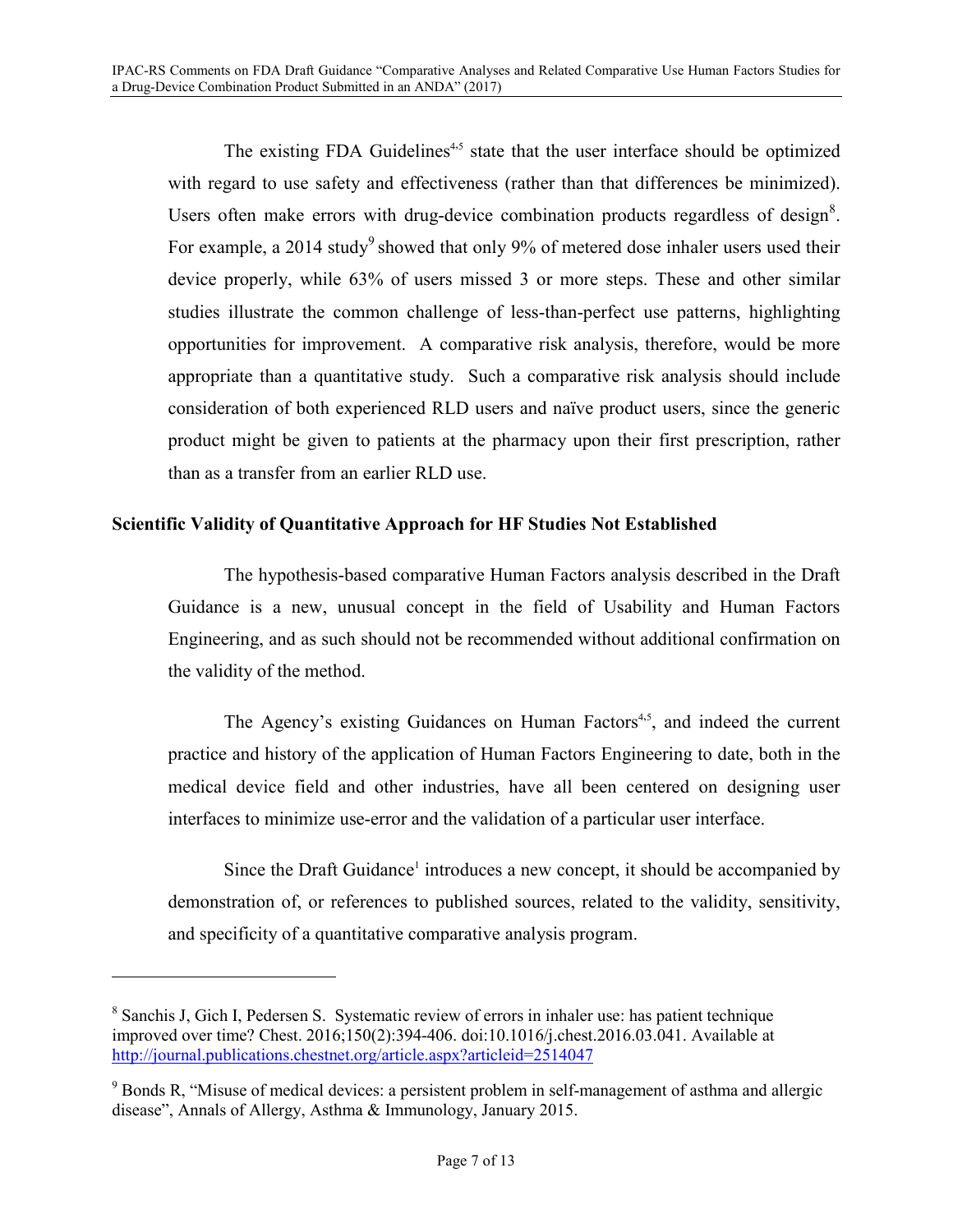### **Other Ways Exist to Ensure Appropriate Design**

For the reasons summarized above, a quantitative approach to Human Factors studies is contrary to the qualitative nature of Human Factors, not justified scientifically, and would be problematic in practice. More appropriate approaches exist to ensure safe, effective, substitutable generic combination products. The previously issued FDA Guidances on Human Factors<sup>4,5</sup>, (i.e., a simulated use study), along with a comparative risk analysis that would inform the design of formative and validation studies, should be used as a basis for HF studies in drug-device combination products submitted through an ANDA.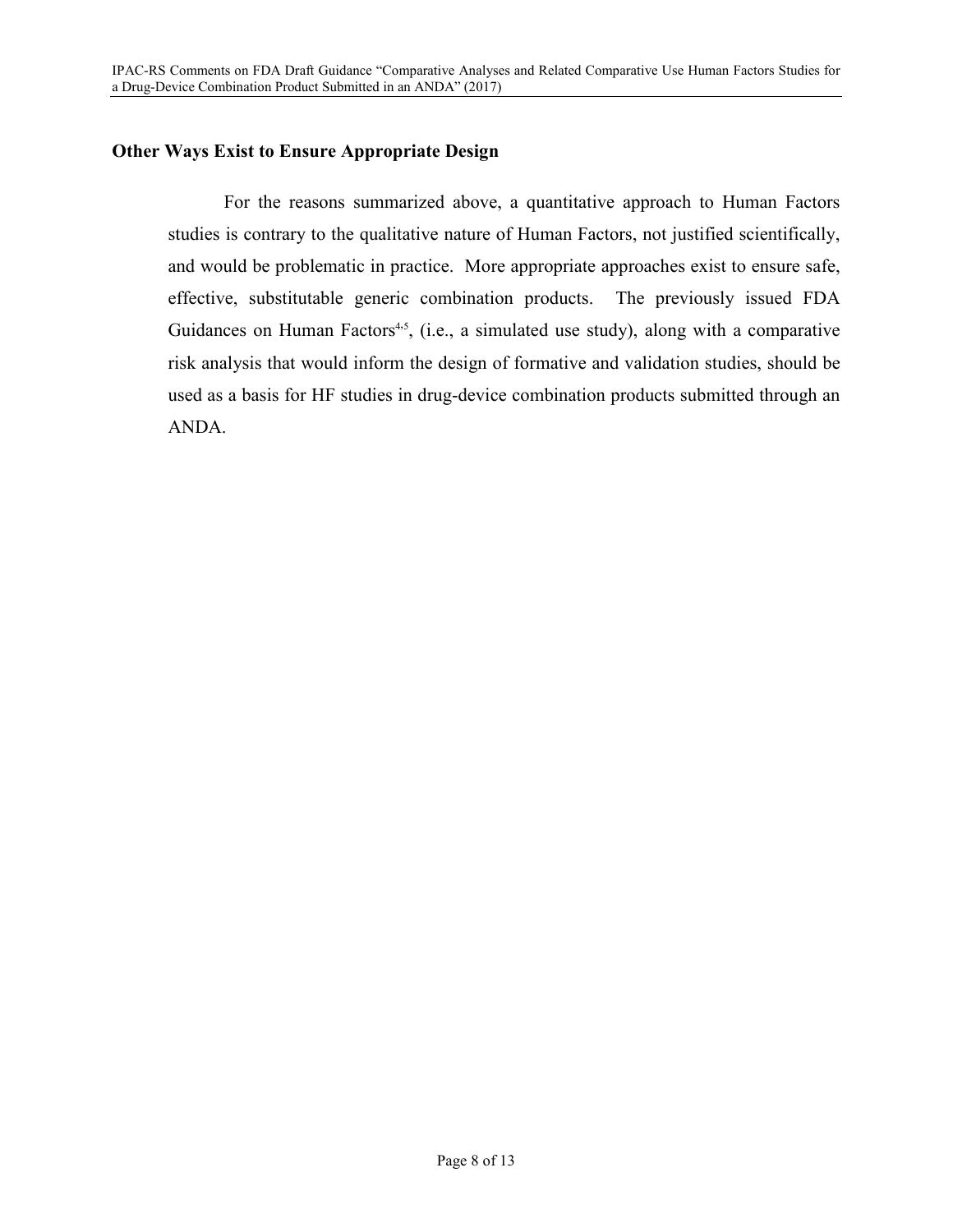# **Line-By-Line Comments**

| Line           | <b>Original Language</b>                                                                                                                                                                                                                                                                                                                                                                                                                          | <b>Proposed Change and Rationale</b>                                                                                                                                                                                                                                                                                                                                                                                                                        |
|----------------|---------------------------------------------------------------------------------------------------------------------------------------------------------------------------------------------------------------------------------------------------------------------------------------------------------------------------------------------------------------------------------------------------------------------------------------------------|-------------------------------------------------------------------------------------------------------------------------------------------------------------------------------------------------------------------------------------------------------------------------------------------------------------------------------------------------------------------------------------------------------------------------------------------------------------|
| Throug<br>hout | "Threshold analysis" and ""comparative use human<br>factors study"                                                                                                                                                                                                                                                                                                                                                                                | Change "threshold analysis" to "Comparative risk analysis"                                                                                                                                                                                                                                                                                                                                                                                                  |
|                |                                                                                                                                                                                                                                                                                                                                                                                                                                                   | Also, remove descriptions of "comparative use human factors study", since<br>the "threshold analysis" should not serve as a trigger for such a study.                                                                                                                                                                                                                                                                                                       |
| 17             | "applicants who plan to develop and submit an<br>abbreviated new drug application (ANDA) to seek<br>approval of a proposed combination product that<br>includes both a drug constituent part and a delivery<br>device constituent part."                                                                                                                                                                                                          | The scope should be expanded beyond "delivery devices" to include any<br>device that was approved within the original marketing application, which<br>could include, but may not be limited to devices used to prepare the<br>medication, prepare an administration site, or digital health/software<br>applications. The guidance should apply to all devices that allow the drug to<br>achieve its intended use.                                          |
| 27-29          | "In the early stages of development, potential<br>applicants should carefully consider the design of the<br>user interface of a proposed generic combination<br>product and seek to minimize differences from the user<br>interface for the RLD."                                                                                                                                                                                                 | As explained in the main body of these Comments, minimizing differences, in<br>itself, would not necessarily lead to a most safe and effective generic product<br>because some differences in the generic could be addressing known use<br>problems with the RLD. Please clarify to what extent the improvements in<br>the generic combination product user interface can be made to reduce or<br>eliminate user errors on critical tasks known for an RLD. |
|                |                                                                                                                                                                                                                                                                                                                                                                                                                                                   | In addition, the Draft Guidance should include a clear statement that design of<br>the combination product may be changed to improve the user interface to<br>reduce use errors but that these design changes must not change the drug<br>product itself, the bioequivalence of the combination product, or the safe and<br>effective use of the product without retraining.                                                                                |
| 34-41          | "Depending on the results of the threshold analyses<br>discussed in this guidance, submission of additional<br>data may be warranted, such as data from comparative<br>use human factors studies, to assess the acceptability of<br>differences identified in the user interface for the<br>proposed generic combination product as compared to<br>the user interface for the RLD. Applicants may<br>consider modifying the design of the generic | Change to:<br>Formative and validation human factors studies of the proposed generic<br>combination product should be designed to focus special attention on risks<br>associated with differences in the user interface as identified in the<br>comparative risk analysis.                                                                                                                                                                                  |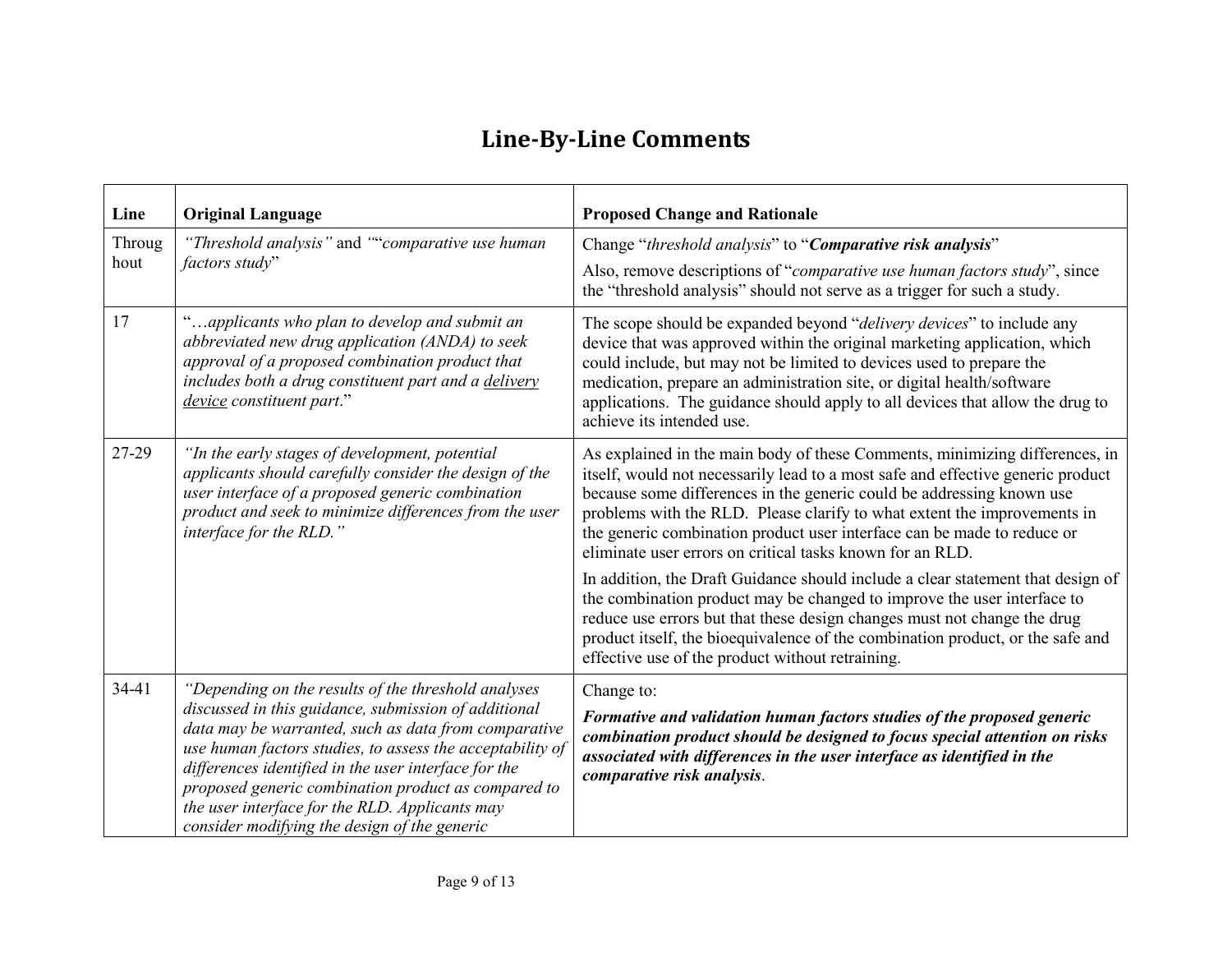|                                | combination product to minimize differences from the<br>RLD to avoid conducting comparative use human<br>factors studies. To the extent an applicant conducts<br>comparative use human factors studies, this guidance<br>provides recommendations on the design and conduct<br>of such studies."                                                                                                                                                                                                                                                                                                                                                                                                                                        |                                                                                                                                                                                                                                                                                                                                                                              |
|--------------------------------|-----------------------------------------------------------------------------------------------------------------------------------------------------------------------------------------------------------------------------------------------------------------------------------------------------------------------------------------------------------------------------------------------------------------------------------------------------------------------------------------------------------------------------------------------------------------------------------------------------------------------------------------------------------------------------------------------------------------------------------------|------------------------------------------------------------------------------------------------------------------------------------------------------------------------------------------------------------------------------------------------------------------------------------------------------------------------------------------------------------------------------|
| 37                             | "Applicants may consider modifying the design of the<br>generic combination product to minimize differences<br>from the RLD to avoid conducting comparative use<br>human factors studies."                                                                                                                                                                                                                                                                                                                                                                                                                                                                                                                                              | " <i>modifying the design of the</i> " should be changed to simply " <i>designing</i> ",<br>since this statement is applicable to designs being submitted for original<br>approval.                                                                                                                                                                                          |
|                                |                                                                                                                                                                                                                                                                                                                                                                                                                                                                                                                                                                                                                                                                                                                                         | In addition, the Draft Guidance should include a clear statement that design of<br>the combination product may be changed to improve the user interface to<br>reduce use errors but that these design changes must not change the drug<br>product itself, the bioequivalence of the combination product, or the safe and<br>effective use of the product without retraining. |
| 78-79                          | "comparative use human factors studies."                                                                                                                                                                                                                                                                                                                                                                                                                                                                                                                                                                                                                                                                                                | Change to: "analysis of potential risks associated with user interface<br>differences and studies designed to evaluate those potential risks.'                                                                                                                                                                                                                               |
| 83-90                          | "FDA does not consider the comparative use human<br>factors studies described in this guidance to be clinical<br>investigations intended to demonstrate the safety or<br>effectiveness of the proposed generic combination<br>product. Rather, the comparative use human factors<br>studies described in this guidance are intended to<br>confirm that the differences in device and labeling<br>between the generic combination product and RLD are<br>acceptable and that the proposed generic combination<br>product can be substituted with the full expectation that<br>the generic combination product will produce the same<br>clinical effect and safety profile as the RLD under the<br>conditions specified in the labeling." | Change to:<br>"The results of the comparative risk analysis should be considered in the<br>design of formative and validation studies with special attention to risks<br>associated with differences in the user interfaces or use environments<br>related to generic substitutable products."                                                                               |
| 90-92<br>and<br>126,<br>ftnote | "FDA intends to consider whether the generic<br>combination product can be substituted for the RLD<br>without the intervention of a health care provider<br>and/or without additional training prior to use of the                                                                                                                                                                                                                                                                                                                                                                                                                                                                                                                      | Please revise/clarify the requirement for substitutability without a health care<br>provider's consultation. In case of an RLD-to-generic substitution, a<br>healthcare provider's consultation and training for the patient would be a<br>reasonable and wise activity for even minor changes, and not overly                                                               |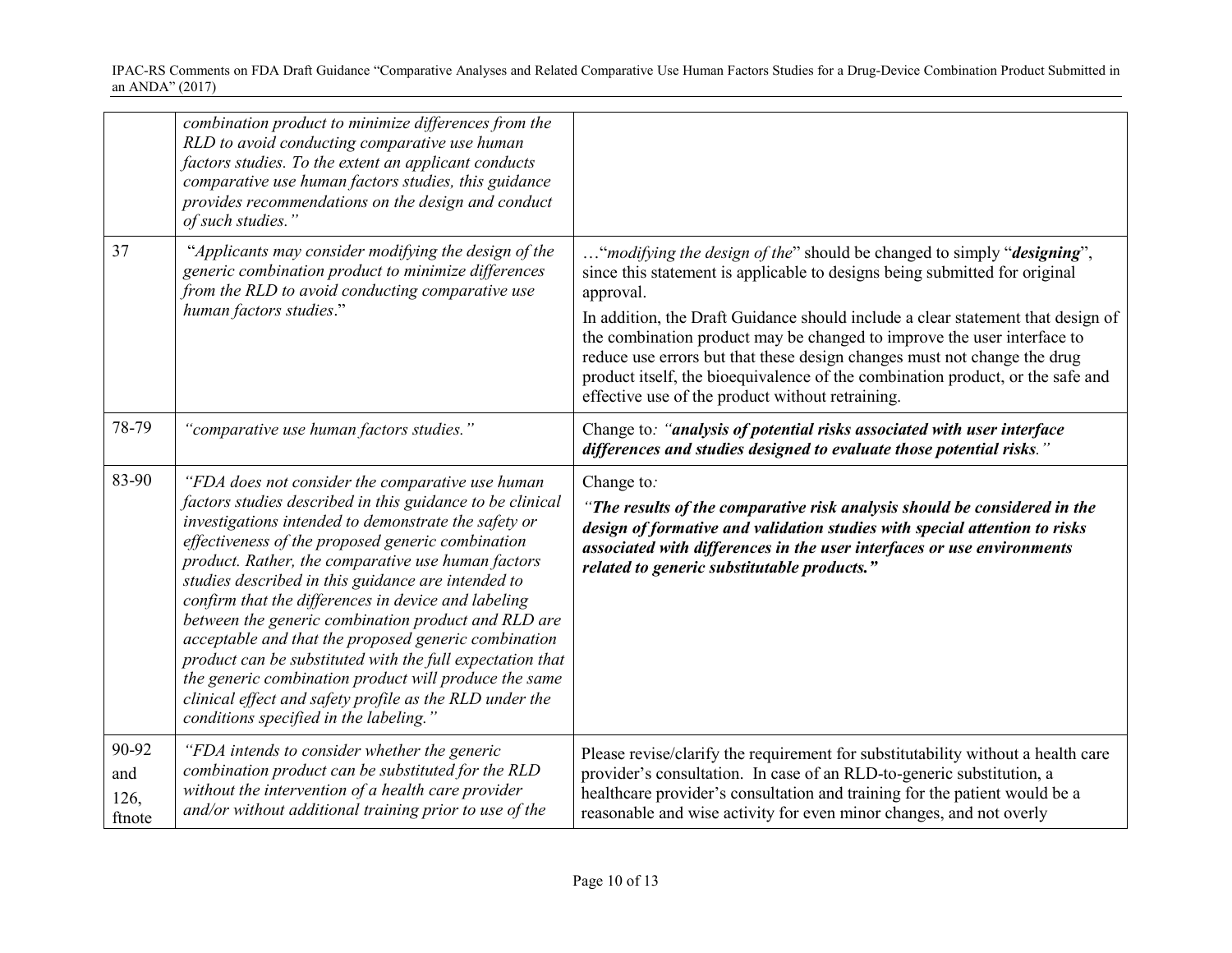| $\overline{12}$<br>and<br>141 | generic combination product." []<br>"FDA does not necessarily expect for approval that a<br>generic combination product can be used according to<br>the RLD labeling per se, but rather it is critical that the<br>generic combination product can be substituted for the<br>RLD without additional physician intervention and/or<br>retraining prior to use" $[]$<br>"In general, FDA expects that end-users of generic<br>combination productscan use the generic<br>combination product when it is substituted for the RLD<br>without the intervention of the health care provider<br>and/or without additional training prior to use of the<br>generic combination product." | burdensome. Such consultation and training should not be precluded. The<br>patient self-trains by reading the labeling. So if the labeling changes (which<br>would be allowed), then the patient should be reasonably expected to read the<br>new labeling (i.e. self-train) and be able to consult with their healthcare<br>provider if they have questions or need further support.<br>Moreover, there are two distinct user groups of a generic product: (1) those<br>transferring from an RLD, and (2) naïve users who had no experience with an<br>RLD. Substitutability, therefore, should not always rely on the user's<br>previous training with an RLD.<br>In addition, the labeling of an RLD may state that training is required for lay-<br>users by a health care provider before first use; the labeling of the generic<br>combination product may therefore also state that such training is required. |
|-------------------------------|----------------------------------------------------------------------------------------------------------------------------------------------------------------------------------------------------------------------------------------------------------------------------------------------------------------------------------------------------------------------------------------------------------------------------------------------------------------------------------------------------------------------------------------------------------------------------------------------------------------------------------------------------------------------------------|-----------------------------------------------------------------------------------------------------------------------------------------------------------------------------------------------------------------------------------------------------------------------------------------------------------------------------------------------------------------------------------------------------------------------------------------------------------------------------------------------------------------------------------------------------------------------------------------------------------------------------------------------------------------------------------------------------------------------------------------------------------------------------------------------------------------------------------------------------------------------------------------------------------------------|
| $132 -$<br>178                | Section "General Considerations"                                                                                                                                                                                                                                                                                                                                                                                                                                                                                                                                                                                                                                                 | The Draft Guidance should add that preliminary analyses (e.g., formative<br>studies, heuristic analysis, identification of known use problems, etc.) should<br>be conducted as recommended in the Final Guidance "Applying Human<br><i>Factors and Usability Engineering to Medical Devices</i> <sup>"4</sup> . For example, new<br>use-related problems may have come to light between approval of the RLD<br>and development of the generic combination product, and should be analyzed<br>using the established HF approaches.                                                                                                                                                                                                                                                                                                                                                                                     |
| 136<br>(footno<br>te $13)$    | "If a sponsor is proposing a presentation for which the<br>RLD is not approved (e.g., seeking approval of a<br>generic combination product as a pre-filled syringe in<br>instances when the RLD was approved in a vial), FDA<br>strongly encourages the sponsor to discuss the<br>proposed presentation with FDA via controlled<br>correspondence and/or pre-ANDA meeting package<br>prior to product development or submission of an<br>ANDA."                                                                                                                                                                                                                                  | Since the described situation would be a new design interface, such a product<br>should follow the HF approaches set out in the existing FDA Guidances <sup>4,5</sup> ,<br>which should be referenced here.                                                                                                                                                                                                                                                                                                                                                                                                                                                                                                                                                                                                                                                                                                           |
| 138                           | "FDA recognizes that a potential applicant of a<br>proposed generic combination product may develop a<br>user interface that has certain differences from the user<br>interface approved for the RLD. FDA may accept such<br>design differences if they are justified, adequately                                                                                                                                                                                                                                                                                                                                                                                                | Please reiterate risk assessment as part of this analysis.                                                                                                                                                                                                                                                                                                                                                                                                                                                                                                                                                                                                                                                                                                                                                                                                                                                            |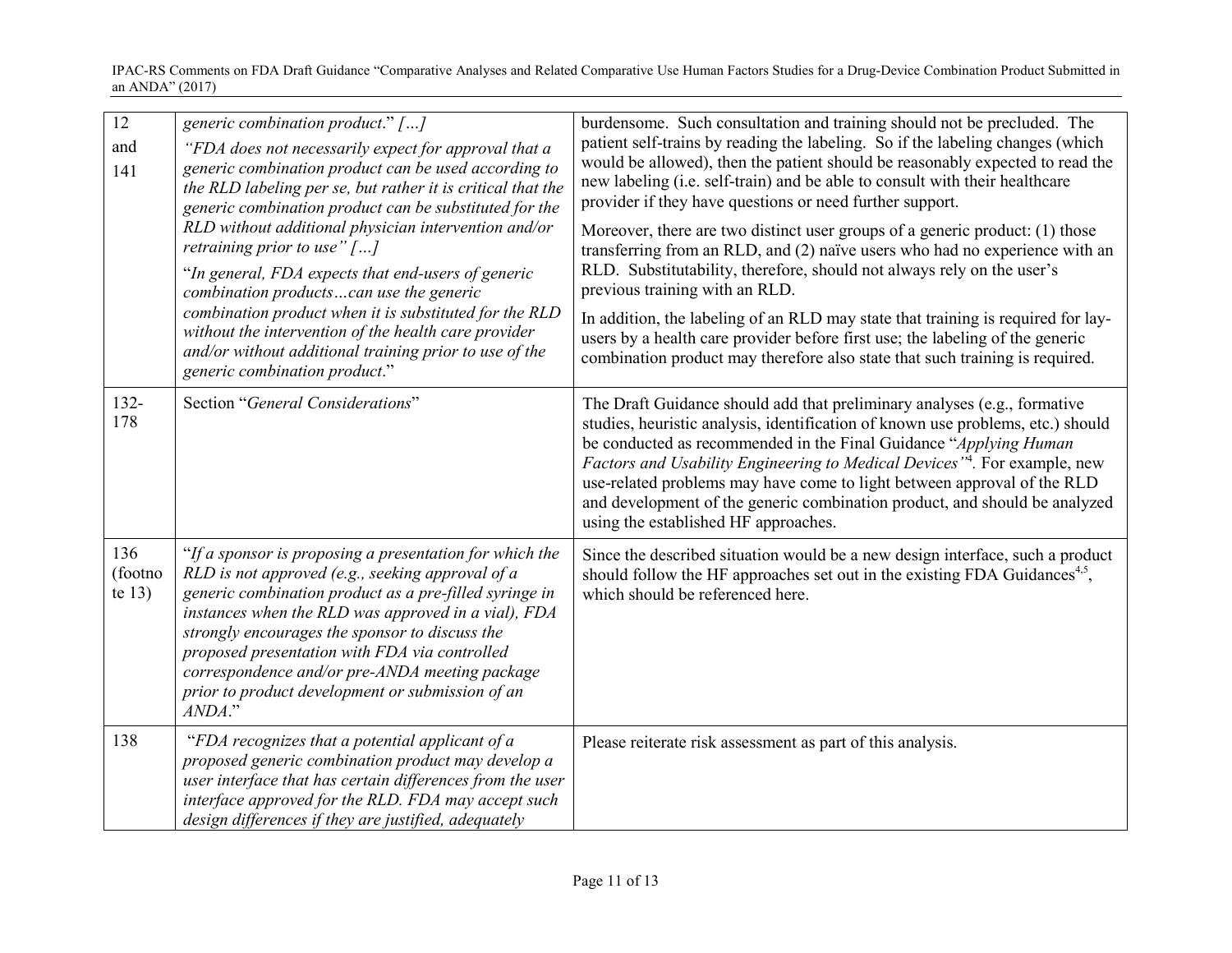|                | analysed, scientifically and do not preclude approval in<br>an ANDA."                                                                                                            |                                                                                                                                                                                                                                                                                                                                                                                                                                      |
|----------------|----------------------------------------------------------------------------------------------------------------------------------------------------------------------------------|--------------------------------------------------------------------------------------------------------------------------------------------------------------------------------------------------------------------------------------------------------------------------------------------------------------------------------------------------------------------------------------------------------------------------------------|
| 149            | "comparative use human factors studies,"                                                                                                                                         | Change to: "appropriately designed validation studies,"                                                                                                                                                                                                                                                                                                                                                                              |
| 161            | "comparative use human factors studies (as described<br>further in this section)"                                                                                                | Change to: "validation studies"                                                                                                                                                                                                                                                                                                                                                                                                      |
| 165            | "To conduct a comparative analysis of the user<br>interface"                                                                                                                     | Change to: "When designing formative and validation studies"                                                                                                                                                                                                                                                                                                                                                                         |
| 166            | "and its RLD"                                                                                                                                                                    | Please remove "and its RLD" because, as explained in the main body of these<br>Comments, an appropriate study of the generic product should follow<br>established HF approaches, taking into consideration results of a comparative<br>risk analysis (rather than a comparative quantitative study using an RLD).                                                                                                                    |
| $167 -$<br>176 | "external critical design attributes" and                                                                                                                                        | Change to, respectively, "likely external critical design attributes" and                                                                                                                                                                                                                                                                                                                                                            |
|                | "critical to the use of the product"                                                                                                                                             | "potentially critical to the use of the product"                                                                                                                                                                                                                                                                                                                                                                                     |
|                |                                                                                                                                                                                  | Before Human Factors studies are conducted, critical use errors, critical tasks,<br>and critical design attributes may be postulated based on the intended use of<br>the product and experience from previous studies, but only a post-study<br>review and root-cause analysis can bring full understanding of critical use<br>errors committed and the design attributes that may have contributed to those<br>critical use errors. |
| 221            | "No design difference."                                                                                                                                                          | Since, at the very least, branding would have to be changed, which may<br>include coloring or other superficial changes, a scenario "no design<br>difference" appears impossible in practice. Therefore, please remove this as a<br>potential scenario, or provide further clarification.                                                                                                                                            |
| 222-<br>224    | "it is likely that certain information and/or data, such<br>as data from comparative use human factors studies,<br>will not be necessary to support approval of the<br>$ANDA.$ " | Change to:<br>"then there is no need in design of formative and validation studies to<br>consider risks associated with such differences."                                                                                                                                                                                                                                                                                           |
| 245            | "rather than a comparative use human factors study."                                                                                                                             | Change to: "along with appropriately designed formative and validation<br>studies."                                                                                                                                                                                                                                                                                                                                                  |
| 260,           | "a comparative use human factors study"                                                                                                                                          | Change to: "formative and validation studies."                                                                                                                                                                                                                                                                                                                                                                                       |